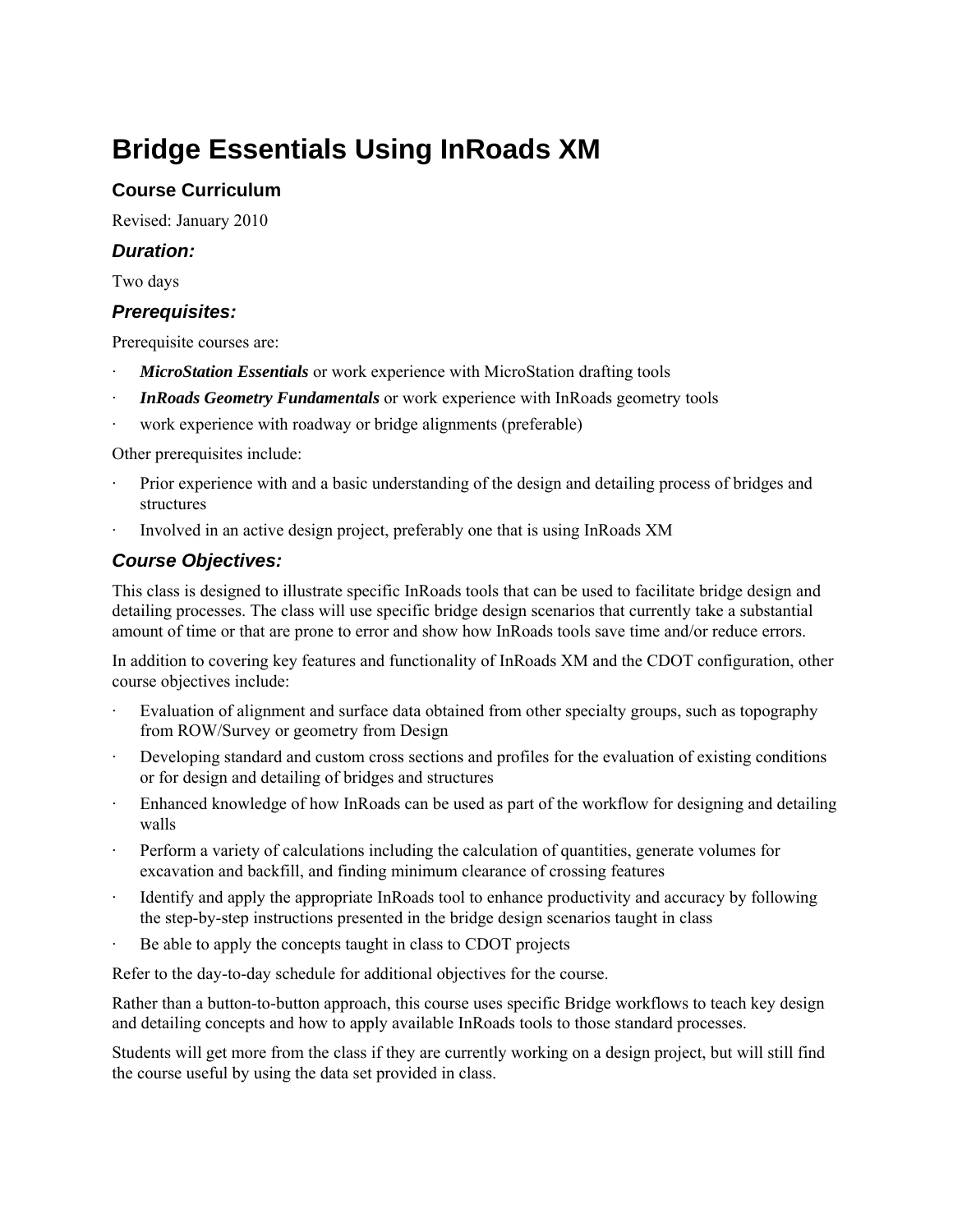## *What to Bring:*

Although the following items are not required, students may bring the following data from their active design project. These items will be used only if time permits.

- Bridge model and/or roadway model
- Existing surface data files for a design project (\*.dtm)
- Project alignment data file (\*.alg)

Students should bring the data to class either on a *CD* or *Flash drive*.

## *Resources:*

Students will find electronic copies of the reference material and labs associated with this course online under the *Manuals and Training* page of the CADD and Engineering Innovation web page located at www.dot.state.co.us/DesignSupport/CADD and Engineering Innovation/

## *Instructional Media:*

This is an instructor-led hands-on course. Each student will have a computer for the duration of the course. The instructor will utilize a whiteboard and projection system for demonstrating key topics and techniques of the software. Students will access the reference material for this course electronically, either locally or online as noted under the section *Resources*.

The instructor will provide each student a hard copy of the lab material. Course data files will be preloaded on the computer used in class. As with the reference material, course data files will also be available online for students to download and work through at their convenience.

## *Material Requirements:*

A printed copy of the course labs will be provided in the class. The lab material will be used in conjunction with an electronic copy of the resource manual *A Practical Guide for Using InRoads XM*. Students may be asked to refer to *A Practical Guide for Using InRoads XM* during the lecture portion of the class for detailed explanations of how to use specific InRoads commands and to gain an understanding of the command options.

## *CDOT Standards:*

This course uses all CDOT standard configuration files, including the new standard CDOT\_Civil.xin and template library files.

# **Class Schedule and Objectives**

## **DAY 1**

## *Objective:*

Demonstrate proper setup of project and usage of project resources. Introduce students to the Bridge toolbar. Evaluate topography and design alignments. Generate cross sections and profiles from existing data. Find excavation and backfill quantities for a structure design.

#### **1. Introduction 0.5 hour**

A brief discussion of the class format will be given. Other topics to be covered in this section are:

○ Where to get help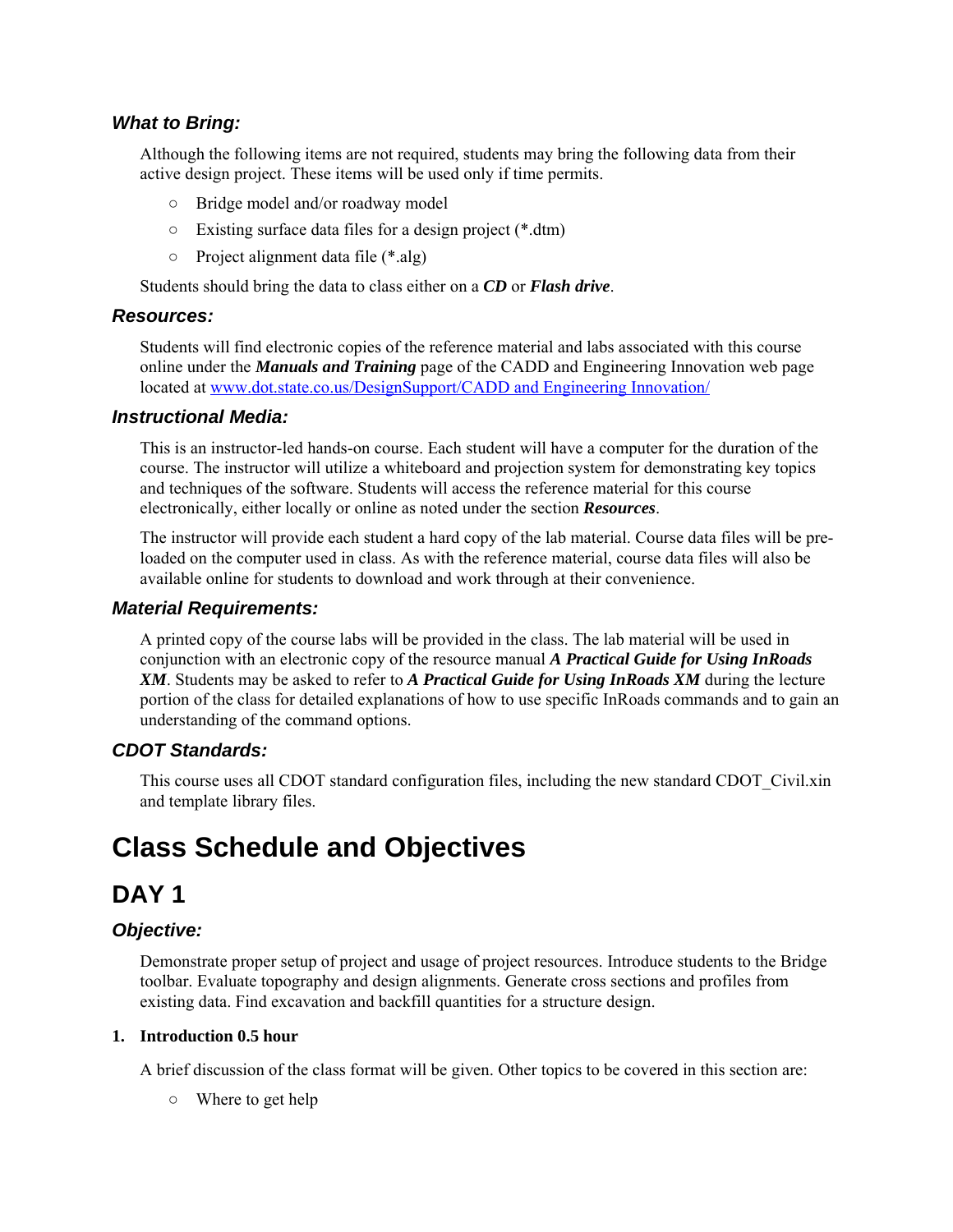- How to access the course materials online
- Discuss file types used in InRoads XM

#### **2. Getting Started – 1 hour**

Proper setup of the project will decrease the amount of time looking for files or trying to get the correct symbology for a feature to appear. Key topics covered in the introduction include:

- Project directory structure (show what files will be used by Bridge and where they are located) and introduce file sharing
- Resources and design files (illustrate how to verify that all the correct files have been loaded)
- Introduction to the Bridge Toolbar
- Show how to use the Project Creation Utility (This is usually done by the Design Engineer but is a good foundation for why things are done the way they are.)

#### **3. Reviewing Roadway Design Data - 2 hours**

In this section the student will gain an understanding of how to evaluate and use project data provided by the roadway design group. Topics covered in this section include:

- Introduction to the tools used to display and evaluate alignments such as the Review Horizontal and Tracking tools
- Introduction to the tools used to display and evaluate surfaces such as the Creating Cross Sections and Profiles tools

#### **4. Working With Alignments - 2 hours**

Students will learn how to create and modify horizontal and vertical alignments by developing a new flowline for a drainage channel. Topics covered in this section include:

- Import horizontal alignments from a graphic element
- Add a horizontal curve to the alignment
- Create a profile
- Define a vertical alignment

## **5. Templates and Corridors - 2.5 hours**

Students will learn how to utilize templates and corridors to create a surface model (dtm) that can be used to calculate earthwork and other quantities. This will be accomplished by developing a template for a cast-in-place concrete channel, running the template along an alignment to develop a dtm, then extracting quantities for excavation and backfill to complete the construction.

- Build a template showing the excavation, channel liner, and slope paving
- Create a corridor that follows an alignment
- Review design data in Roadway Designer
- Generate design surfaces from the template and corridor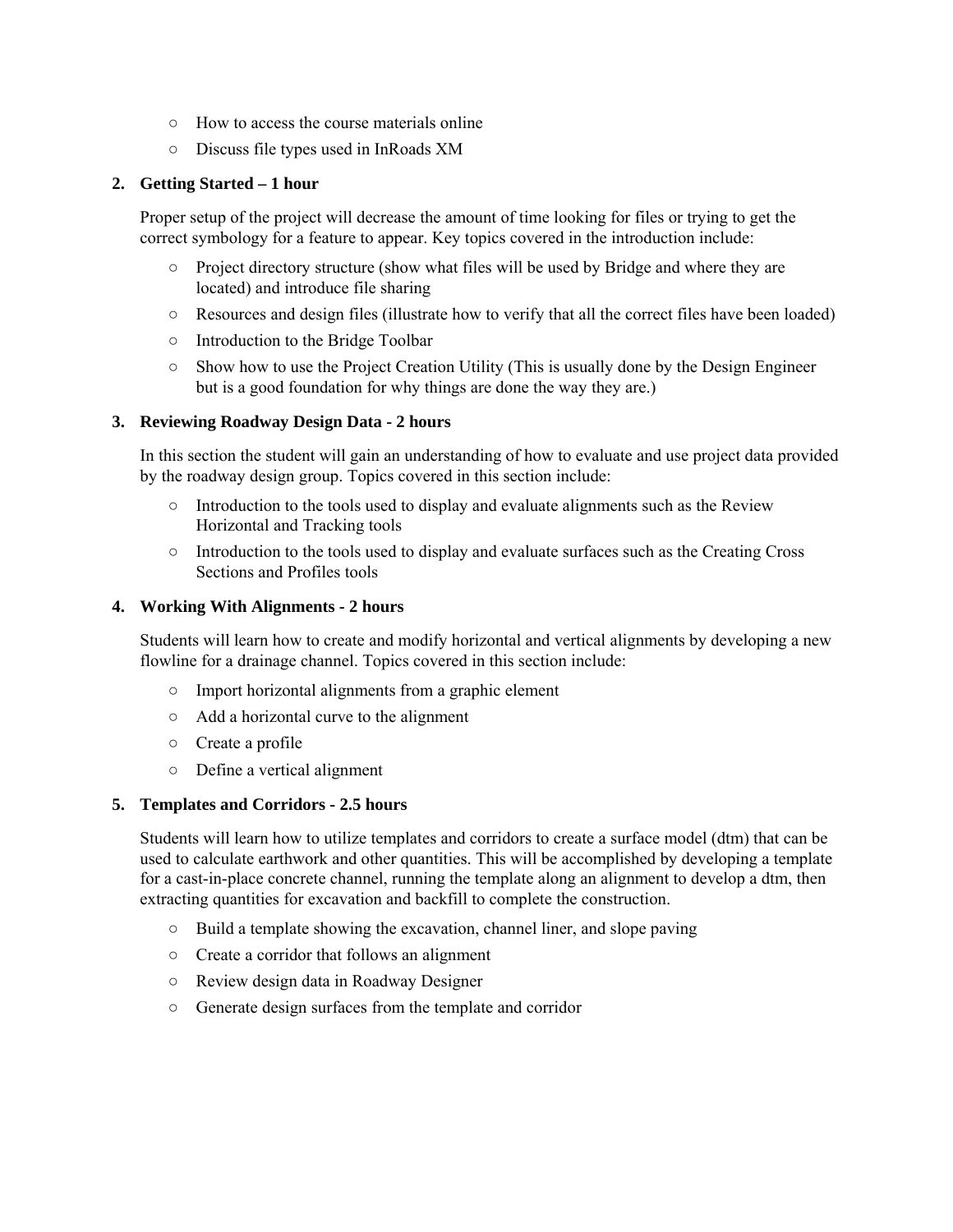# **DAY 2**

## *Objective:*

Verify clearances and find conflicts of intersecting design elements. Learn how to create and modify cross sections and profiles, how to create sloped surfaces used to model the slopes from one feature to another, and how to use various tools to compute and check volumes.

## **6. Evaluating Clearances and Conflicts - 1.5 hours**

This section covers the evaluation of design data for minimum clearances and finding potential conflicts in design features. In this section the student will learn how to:

- Find the minimum clearance between crossing vertical alignments
- Evaluate areas for potential clearance issues
- Use a combination of MicroStation and feature graphics to check clearances

## **7. Working with Surfaces - 1.5 hours**

This section covers how to review surface data using additional cross section and profile tools. Topics in this section include:

- Cutting sections on a skew to the alignment
- Cutting sections at specific locations based on graphic elements
- Manage the display of specific levels or groups of levels using level filters
- Update components, features, or surfaces on cross sections
- Annotate points or features on cross sections
- Use feature filters to find specific features for displaying or annotating
- Cut profiles along graphic elements

## **8. Feature Based Modeling – 3.5 hours**

This topic covers how to modify design templates to create the final design concept. There are several methods that will be covered including Standard Point Controls, Secondary Alignments, Parametric Constraints, Template to Template Transitions, End Condition Overrides, Modifying Single Template Drops, and Target Aliasing. These methods will be covered in groups as follows:

- Create excavation and backfill surfaces for footers (piers, walls, etc.)
- Create proposed surfaces by intercepting existing or design surfaces using the Generate Sloped Surface command
- Create a profile of excavation and backfill surfaces
- Import graphics into a surface
- Create pier features and a pier surface for volume computations

## **9. Evaluating Bridge Design Surfaces – 1.5 hours**

Students will evaluate the excavation and backfill surfaces from the previous lab by computing volumes using the different InRoads volume tools.

○ Compute Triangle volumes